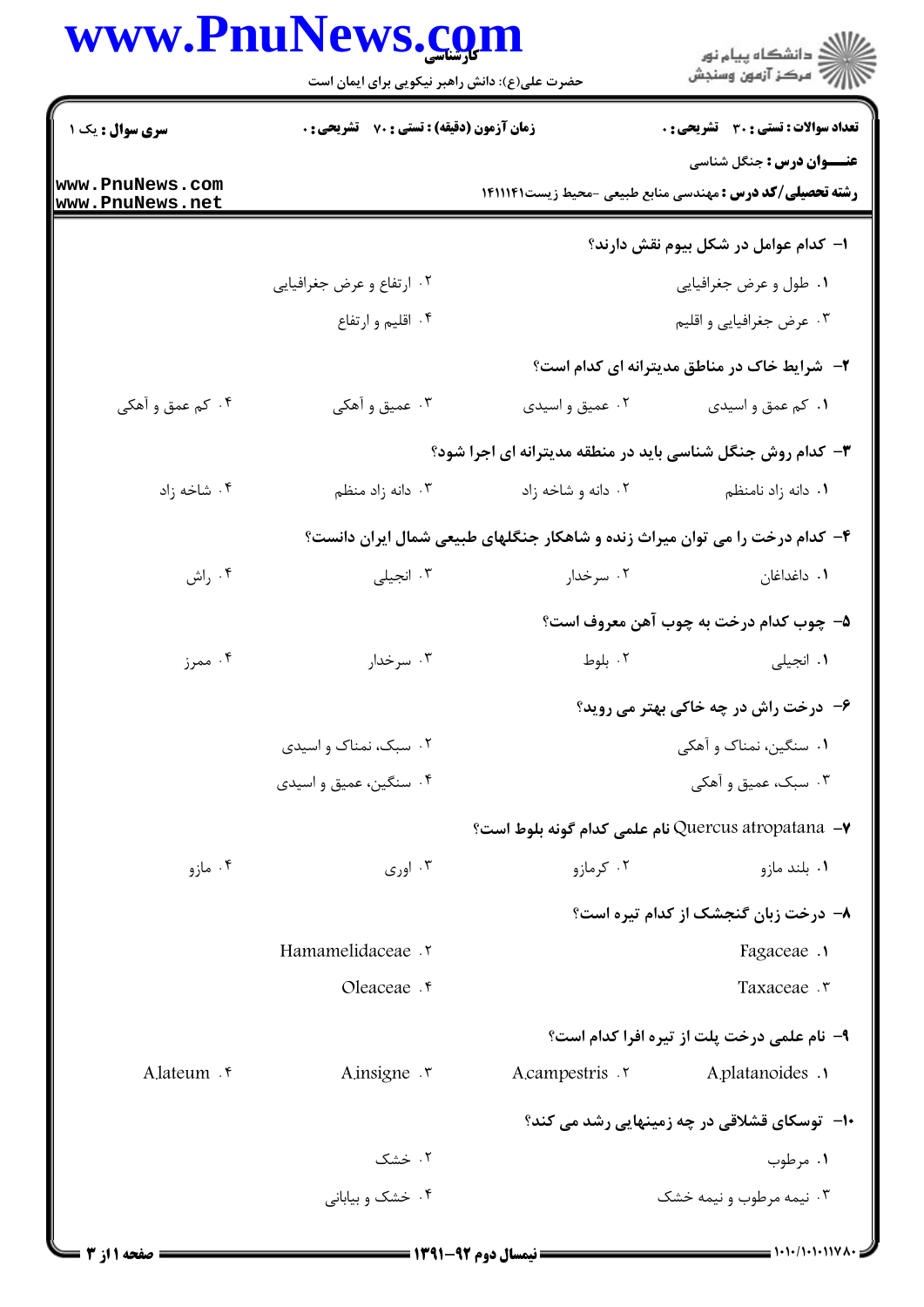|                                    | حضرت علی(ع): دانش راهبر نیکویی برای ایمان است                                                         |             | ڪ دانشڪاه پيام نور<br>پ <sup>ر</sup> مرڪز آزمون وسنڊش                                                |
|------------------------------------|-------------------------------------------------------------------------------------------------------|-------------|------------------------------------------------------------------------------------------------------|
| <b>سری سوال : ۱ یک</b>             | زمان آزمون (دقیقه) : تستی : 70 گشریحی : 0                                                             |             | تعداد سوالات : تستى : 30 قشريحى : 0                                                                  |
| www.PnuNews.com<br>www.PnuNews.net |                                                                                                       |             | <b>عنـــوان درس :</b> جنگل شناسی<br><b>رشته تحصیلی/کد درس :</b> مهندسی منابع طبیعی -محیط زیست1411141 |
|                                    |                                                                                                       |             | 11- امروزه از کدام درخت به عنوان زراعت چوب استفاده می شود؟                                           |
| ۰۴ افرا                            | ۰۳ صنوبر                                                                                              | ۰۲ نمدار    | ۰۱ راش                                                                                               |
|                                    |                                                                                                       |             | ۱۲– کدام گونه درختی جهت تولید چوب صنعتی مصرفی ندارد؟                                                 |
| ۰۴ زربین                           | ۰۳ گردو                                                                                               | ۰۲ شمشاد    | ۰۱ سرو شیراز                                                                                         |
|                                    | ۱۳- کدام درخت در مرز فوقانی جنگل و حد فاصل جنگلهای مرطوب با مناطق خشک استپی کوههای البرز دیده می شود؟ |             |                                                                                                      |
| ۰۴ مای مرز                         | ۰۳ پیرو                                                                                               | ۰۲ ارس      | ۰۱ اردوج                                                                                             |
|                                    |                                                                                                       |             | ۱۴- کدام جامعه در جوامع جنگلی خزری تخریب کمتری داشته است؟                                            |
| ۰۴ لور و اوری                      | ۰۳ شمشادستان                                                                                          | ۰۲ راشستان  | ۰۱ ممرزستان                                                                                          |
|                                    |                                                                                                       |             | ۱۵– کدام گزینه از مهمترین گونه های موجود در بیوم گرمسیری نمی باشد؟                                   |
| ۰۴ کرت                             | ۰۳ خنجک                                                                                               | ۰۲ چندل     | ۰۱ کنار                                                                                              |
|                                    |                                                                                                       |             | ۱۶- متداولترین روش جنگلکاری برای نهالهای با ریشه های عمیق کدام است؟                                  |
|                                    | ۲. نهالکاری گودالی مسطح                                                                               |             | <b>۱.</b> نهالکاری گودالی                                                                            |
|                                    | ۰۴ نهالکاری مایل                                                                                      |             | ۰۳ نهالکاری زاویه ای                                                                                 |
|                                    |                                                                                                       |             | ۱۷- کدام گزینه به بذرکاری درختانی که دارای بذور سنگین می باشند، اشاره دارد؟                          |
|                                    | Einstufen . ٢                                                                                         |             | Iochflachpflanzung .                                                                                 |
|                                    | Hilfswald . r                                                                                         |             | Anflug .r                                                                                            |
|                                    |                                                                                                       |             | ۱۸- برای مناطق با خاک رسی زیاد، درخت مناسب ایجاد جنگل پیشاهنگ کدام است؟                              |
| ۰۴ بید                             | ۰۳ صنوبر ترمولا                                                                                       | ۰۲ يستانک   | ۰۱ توسکا                                                                                             |
|                                    |                                                                                                       |             | 1۹- از نظر ریخت، کدام درخت کروی شکل است؟                                                             |
| ۰۴ بلند مازو                       | ۰۳ سرو شیراز                                                                                          | ۰۲ تېريزي   | ۰۱ داغداغان                                                                                          |
|                                    |                                                                                                       |             | <b>۲۰</b> - کدام درخت دارای دیرزیستی کمتری می باشد؟                                                  |
| ۰۴ ملز                             | ۰۳ ممرز                                                                                               | ۰۲ بلندمازو | ۰۱ سرخدار                                                                                            |